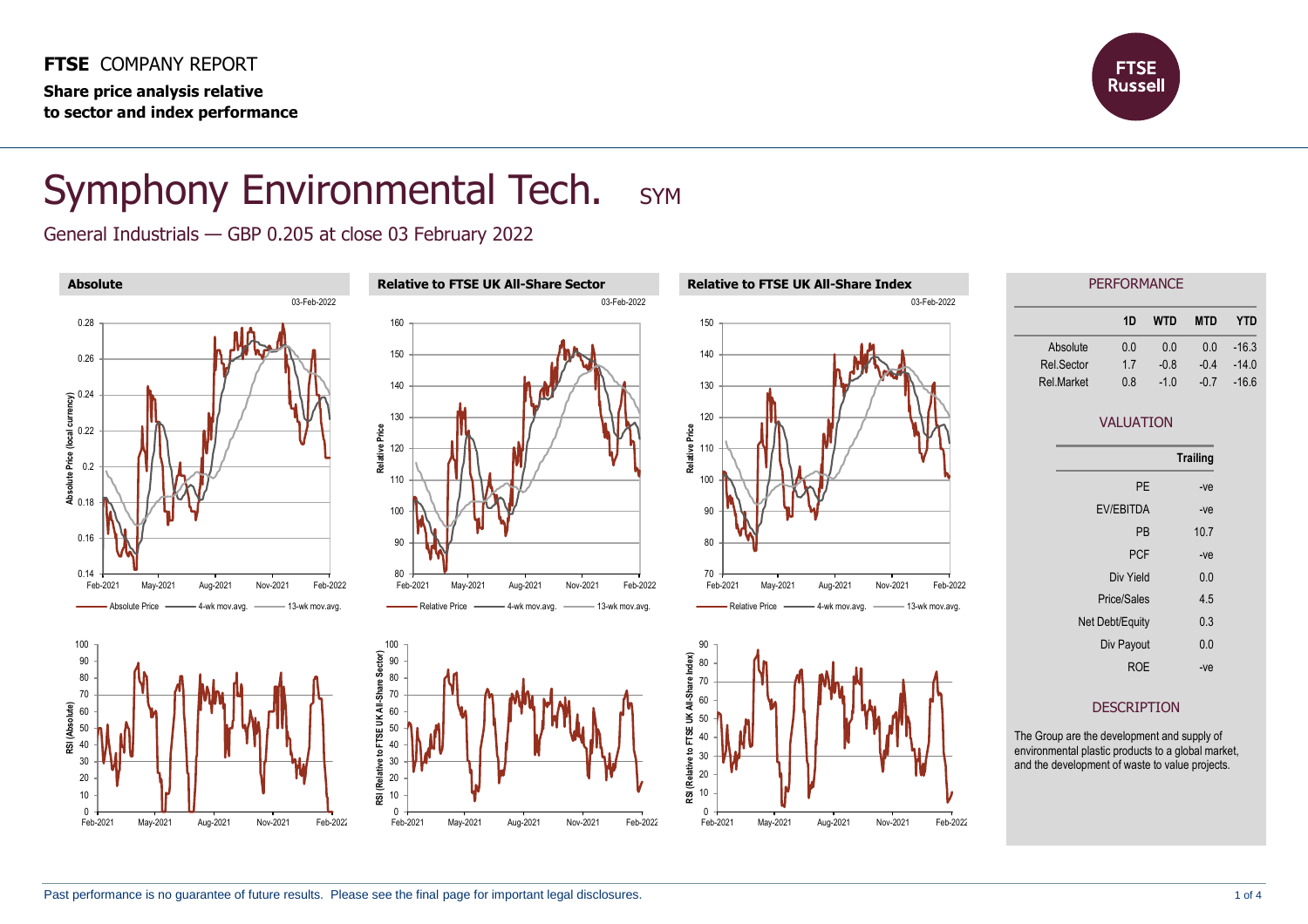**‖‖ ‖ ‖ ‖ ‖**

-120.0

<sup>0</sup> **‖ ‖**

Jan-2017 Jan-2018 Jan-2019 Jan-2020 Jan-2021

0 **|| ||**<br>Jan-2017

Symphony Environmental Tech. Melrose Industries Goodwin Macfarlane Group Smiths Group Bunzl Mondi Smurfit Kappa Group Smith (DS) General Industrials Coats Group

**‖‖** 80

20

40 60

80 100

## **Valuation Metrics**





31-Dec-2021









-140 -120 -100 -80 -60 -40 -20 0 20 40 60 **Price to Cash Flow (PCF) Dividend Yield % Price to Sales (PS)**  $\parallel$  -1SD +1SD Avg <sup>0</sup> **‖ ‖ ‖ ‖** Jan-2017 Jan-2018 Jan-2019 Jan-2020 Jan-2021 31-Dec-2021 0 <del>↓ =</del><br>Jan-2017 0.1 0.2 0.3 0.4 0.5 0.6 0.7 0.8 0.9 1

 $19.9$  $20.2$  $21.5$  $22.6$ 22.7  $23.0$  $27.2$  $36.3$  $49.2$ 

a.

 $-15.1$ 

-1SD

+1SD

31-Dec-2021

Avg







Note: bar chart reflects the top and bottom five current values for the valuation ratio in question for FTSE All Shares stocks in the same sector as the stock concerned. All valuation metrics are trailing.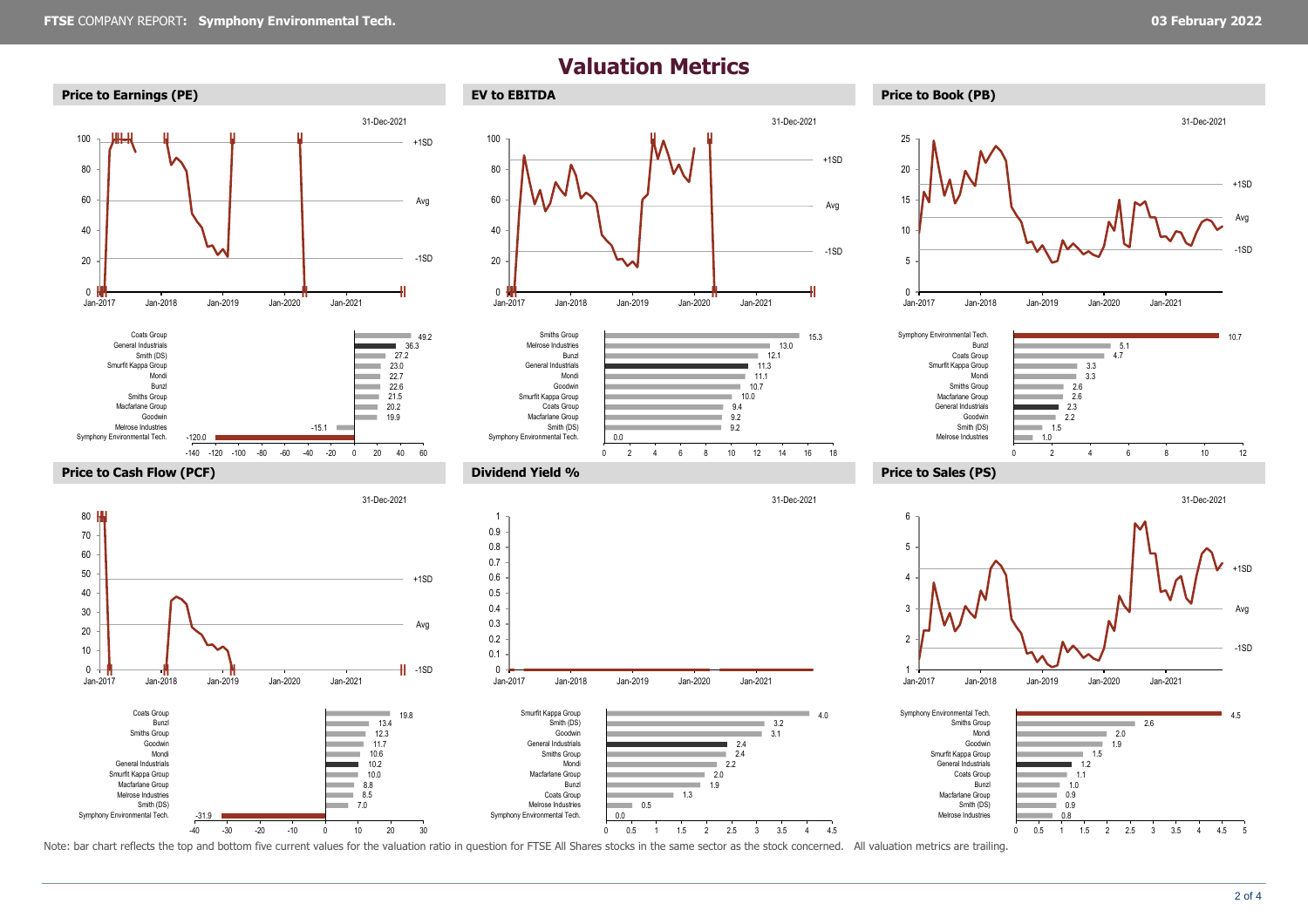## **Valuation Metrics**



Note: bar chart reflects the top and bottom five current values for the valuation ratio in question for FTSE All Shares stocks in the same sector as the stock concerned. All valuation metrics are trailing.